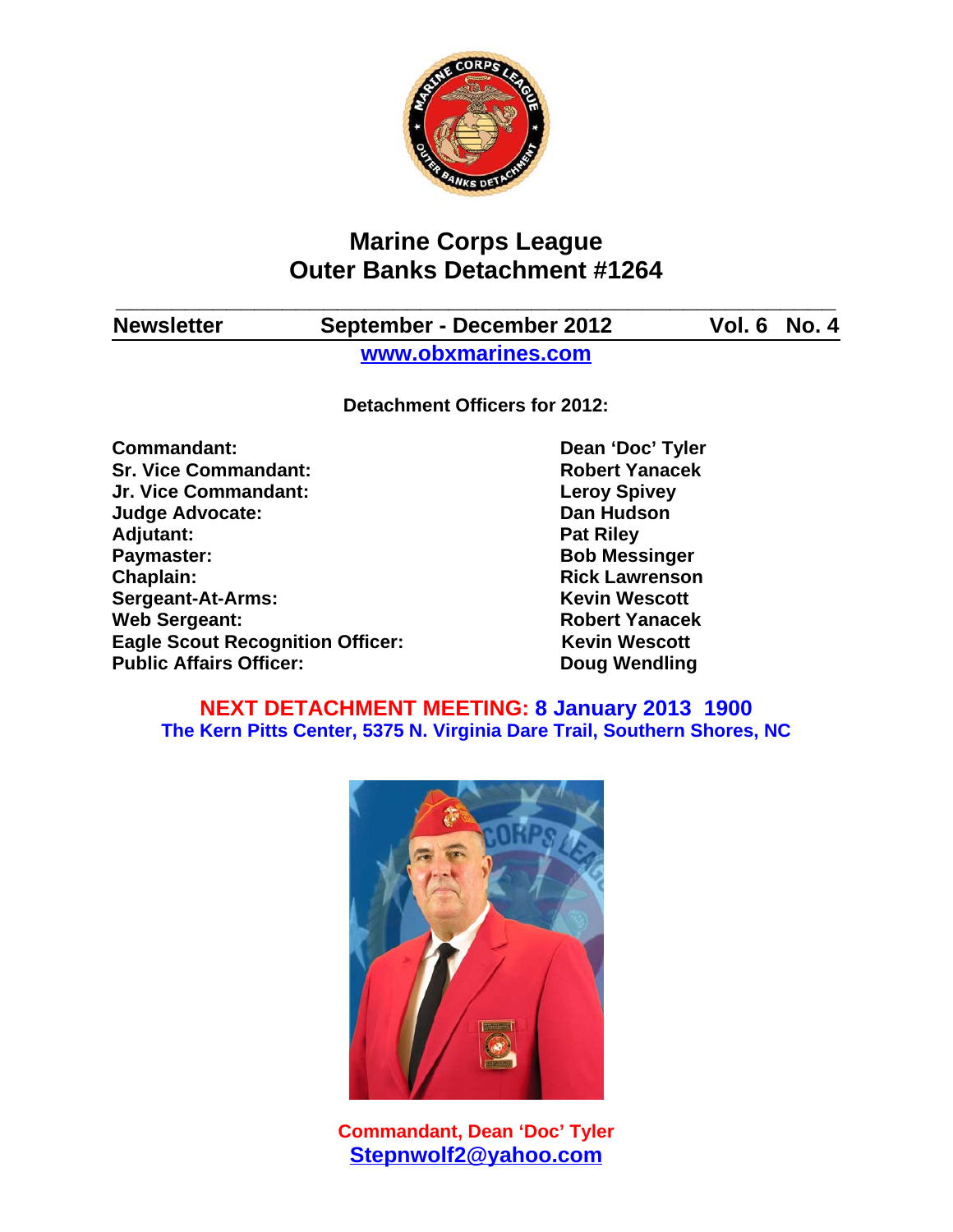## **Current Intel:**

#### **Check your Detachment Website OFTEN: www.obxmarines.com**

#### **September - December**

**Dale Draper – Member Dare County Veteran's Advisory Council October Meeting – Guest speaker, Martin Smith, Volunteer Docent, National Museum of the Marine Corps**

**Annual Financial Audit completed by Judge Advocate… No issues. 9 Detachment members participated in 109th Anniversary of Powered Flight and 100th Anniversary of Marine Aviation – 17Dec12 at Wright Brothers National Memorial**

**Detachment elections conducted for 2013-2014 officers. Installation to take place 8 January 2013**

| Donations - 2012:                                                                                                                                                                                             |                                 |                                |     |
|---------------------------------------------------------------------------------------------------------------------------------------------------------------------------------------------------------------|---------------------------------|--------------------------------|-----|
| <b>Marines Youth Foundation Tree of Lights</b><br><b>National Wreath Project</b><br><b>Blue Star Mothers of America, local Chapter</b><br>Dept. of NY, Hurricane Sandy Relief<br><b>Girl Scout Troop 4335</b> | \$70<br>80<br>100<br>100<br>100 |                                |     |
|                                                                                                                                                                                                               |                                 | <b>Wounded Warrior Project</b> | 150 |
|                                                                                                                                                                                                               |                                 |                                |     |

**\$600**

#### **New Member:**

**Jack Figura WELCOME ABOARD!**

## **Once a Marine, ALWAYS a Marine…**



**Pay your dues promptly to continue receiving your Marine Corps League benefits… Unsure if/when your membership renewal is due? Contact Bob Messinger, Paymaster at messinger.b@obxmarines.com**

**Member Businesses: We would like to place a link for any member business on our web site. Please send info to Robert Yanacek, our web sergeant, at webmaster@obxmarines.com. Support member's business if at all possible…**